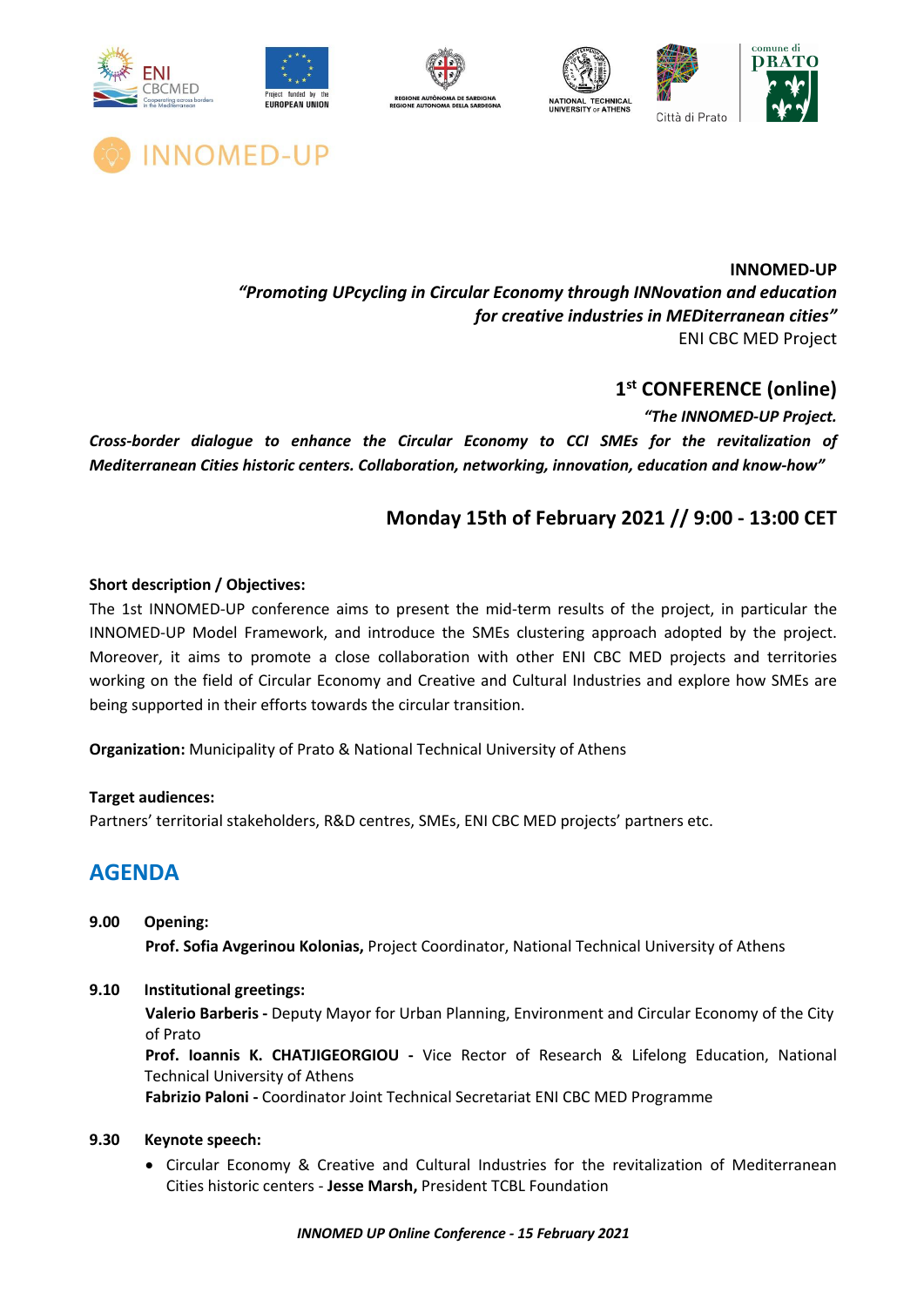











## **9.50 Presentation of the mid-term results of the INNOMED-UP project:**

- SMEs Clustering Capacity Enhancement through Roadmaps and Smart Tools **Prof. Eirini Klabatsea & Dimitra Litsardou**, National Technical University of Athens
- INNOMED UP Model **Paolo Guarnieri,** Comune di Prato
- SMEs access to innovation & finance **Prof. Shadi Ghadban,** Birzeit UNI
- **10.30 Presentations by INNOMED-UP partners "***Integrating the Innomed-up strategy in the Mediterranean cities"* 
	- **Athens** (GR) Aggeliki Demertzi & Maria Koutsari, National Technical University of Athens & Maria Plota, Environmental Planning Engineering and Management
	- **Palermo** (IT) Center for Economic and Social Research for the South of Italy
	- **Tunis** (TU) Leila Ben Gacem, Municipality of Tunis
	- **Hebron** & **Nablus** (PNA) Birzeit University
	- **Irbid** (JO) Ehab Eid, Future Pioneers
- **11.15 Presentation of the Recò Festival - Lorenzo Sciadini,** Circular Camp
- **11.30 Coffee break with Recò Open Factories**

#### **12.00 Round table with ENI CBC MED and other EU funded Mediterranean projects**

- **Prof. Sofia Avgerinou Kolonias -** National Technical University of Athens, Lead Beneficiary INNOMED UP Project
- **Frederic Gallo Sallent** Waste Agency of Catalunya, Lead Beneficiary SIRCLE Project
- **Anna Ibañez de Arolas** Regional Activity Centre for Sustainable Consumption and Production (SCP/RAC), Lead Beneficiary STAND Up! Project
- **Lorenzo Incagli** Confindustria Toscana Nord, Partner TEX-MED ALLIANCES Project
- **Miriam Martinez Carbonell**  Textile Research Institute AITEX, Lead Beneficiary CRE@CTIVE Project
- **Milene Pacheco** UNIDO, SwitchMed Programme

Main points of discussion:

- *What kind of financial support your project will provide to SMEs (ex. vouchers)?*
- *What kind of technical support (ex. training) your project will provide to SMEs?*
- *What kind of SMEs your project aims at & which is their value added?*
- *In which stages of production and how, the SMEs of your interest could integrate circular principles?*
- *Is the organization and/or the operation of the city influenced by those activities?*

#### **Coordinator: Lorenzo Sciadini,** Circular Camp

**13.00 Conclusions - Jesse Marsh,** President TCBL Foundation

#### *INNOMED UP Online Conference - 15 February 2021*